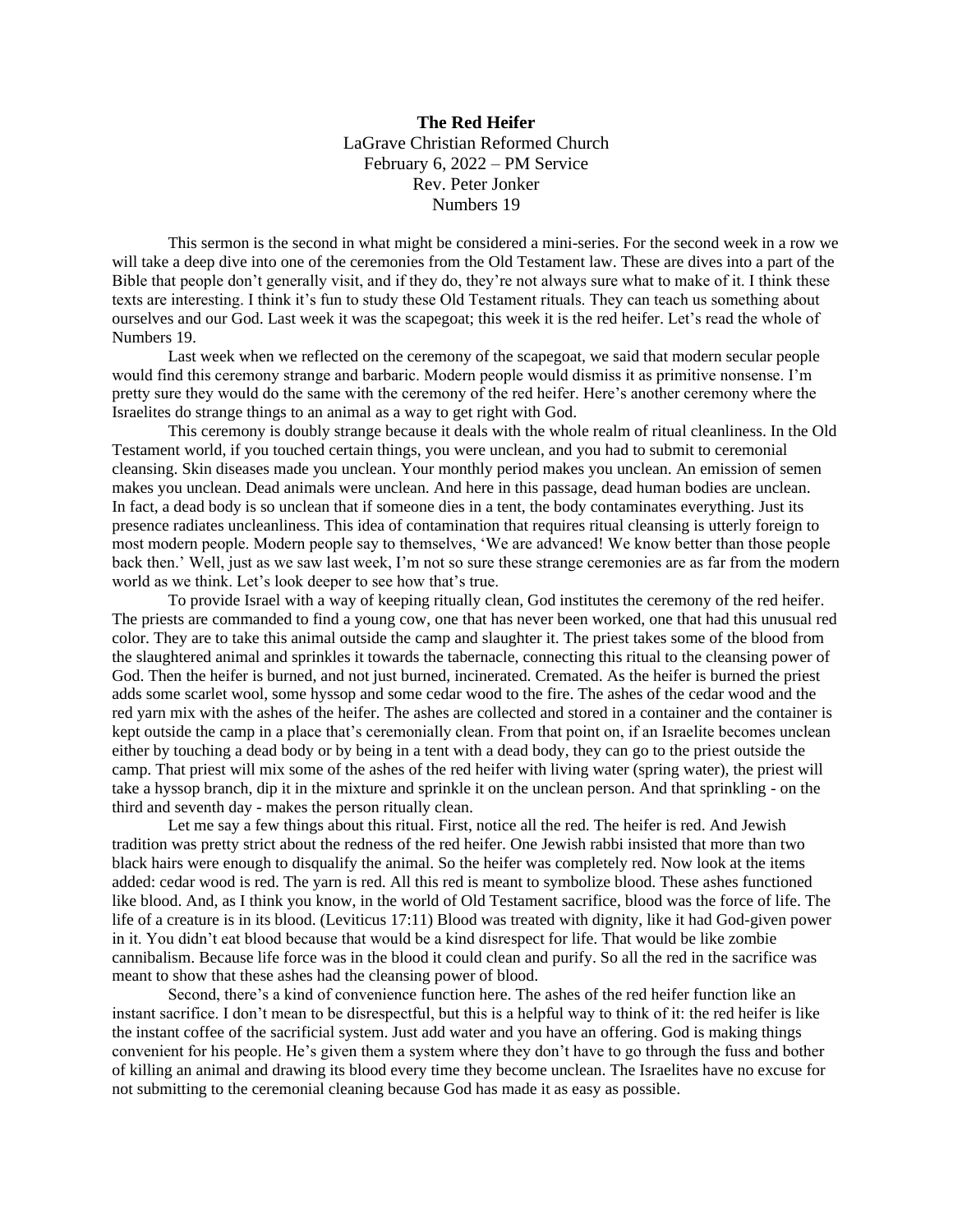Third, if you want to understand the function of this ceremonial washing and all the ceremonial washings of the Old Testament, you have to know the enemy. The ceremonial washings and all the rituals dealing with uncleanness have a different target than all the blood sacrifices like the sin offering and the offering of the goat on the day of atonement. Those sacrifices are aimed at the sins of the people. That's clear in the way they are described. The goat's blood is sprinkled on the altar to make atonement for Israel's sin. Those sacrifices are aimed at sin. The ceremonial washing has a different enemy. The ceremonial washings are not washing away sin, they are washing away the power of death, the contamination of death. Death is clearly the enemy in our passage. It's contact with dead bodies that contaminates people. But death is also the contaminating force in other kinds of uncleanliness. The decaying molds were associated with death and decay. The flaking skin diseases are associated with death and decay. Even the bodily emissions that made people unclean were associated with the cycles of birth and death. So the Old Testament rituals fought enemies on two fronts. You had the sin offerings and the atonement offering that fought the enemy of sin. And you have the ceremonial washings that fight the enemy of death. The ritual washings were a way to stay close to the Lord of life, and to push back on the power of death. Sin and death. We know these enemies. Sin and death are the great miseries of our existence. In the New Testament you hear those enemies distinguished all the time. Romans 8: "There is now no condemnation for those who are in Chris Jesus because the law of the Spirit of life has set us free from the law of sin and death." Read carefully and you see that the Old Testament already distinguishes between these two enemies.

Now back to the modern secular person. A modern person could hear this explanation and say, 'Wow, that's interesting. You've done a good job of explaining the logic of this ancient ritual, but this is still primitive. Washing people with the ashes of a red heifer to ward off death. It's primitive mumbo jumbo. We're way beyond that.' But are we? I went online this week and I googled anti-aging treatments. I got some really interesting results.

According to *Real Simple* magazine (March 2021), here are some of the things you should consider putting on your skin to slow the aging process, to fight off the progress of death and decay. Snail mucin. That's the slime trail left by snails. The magazine claims it has reparative properties that hydrate the skin, reduce inflammation, and support collagen production. Red algae. More precisely called rhodophyta seaweed. Red algae is rich in antioxidant, like beta carotene and can-allegedly-contribute to skin brightness and elasticity. You can buy it online. A little jar for \$105. If the red algae isn't your thing you could try bird excrement. The droppings of the Japanese bush warbler are rich in uric acid and guanine. Uric acid is supposed to have plumping properties guanine will give you – and I quote – a "shimmery glow-like appearance." And last of all the magazine suggests that you could try to slow the aging process with something called a vampire facial. That's where they draw your own blood and then slather it all over your face. The treatment is supposed to "spur collagen synthesis to boost skin texture and tone."

Death is still an enemy to modern people. Modern people are still terrified by death. Everywhere you look people do strange and desperate things to ward off its power. They put algae and bird excrement on their face, they have mid-life crises, they undergo risky surgeries, they perform elaborate and exhausting exercise rituals that cause them to contort their bodies into all sorts of strange positions. A little red heifer ash mixed with water is nothing compared to what modern people do to ward off the encroaching power of death. Of course, modern people don't think in terms of ceremonial uncleanliness, but they feel the contaminating power of death in other ways. The graying of the hair. The wrinkling of the skin. The bags under the eyes. The cracking of the knees as you rise from the chair, the ringing of the ears – as we age there are a hundred everyday ways in which death says, "I'm here. I'm coming." A hundred ways in which we hear death's footfalls behind us. And every day the footsteps get closer.

There is only one way to deal with the encroaching power of death. And that is to take refuge in Jesus. God gives Israel the ceremony of the red heifer as a stay against death, the ashes of the red heifer point to Jesus. Jesus comes to this world to defeat both enemies, both sin and death. Already in the events of his life you see that Jesus picking a fight with death. During his ministry, Jesus touches all kinds of unclean things. He touches lepers and beggars. He even touches the dead body of a widow's son. And what happens when Jesus does that? Is he contaminated? Does death infect him? No, he infects death! The leper is cleaned! The dead boy rises! Death flees before Jesus! It falls back in confusion and retreat!

All of that comes to a head on the cross. Death knows that Jesus has come to destroy his power, and so death tries to strike a fatal blow against Jesus. Death tries to make the first move and swallow Jesus down. But